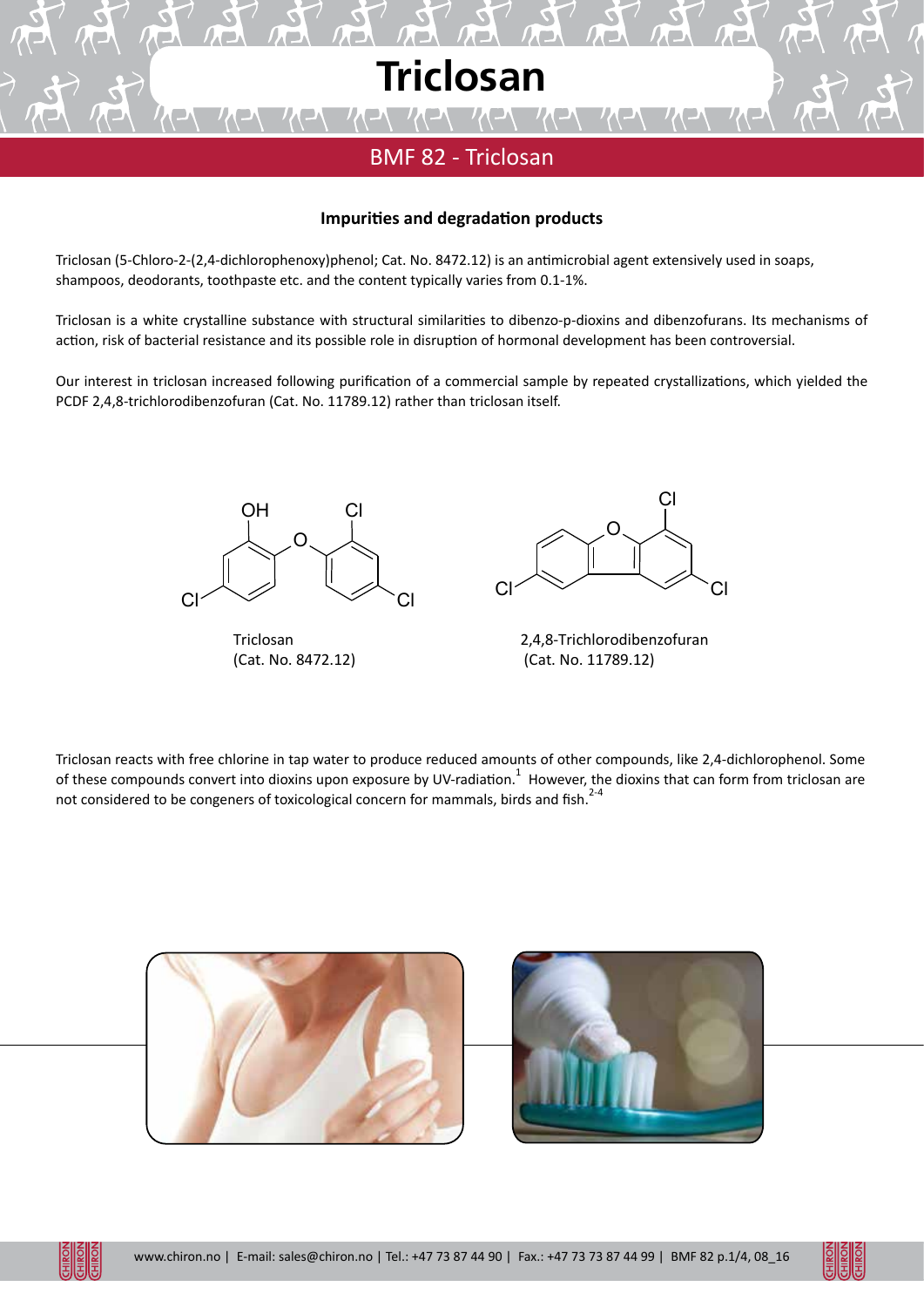

## **BMF 82 - Triclosan**

The following organic impurities may be found in commercial triclosan samples:

### *Table 1. Impurities of triclosan*<sup>5</sup>

| Individual related compounds (GC)   | $\leq 0.1\%$            |  |  |
|-------------------------------------|-------------------------|--|--|
| Total related compounds (GC)        | $\leq 0.5\%$            |  |  |
|                                     |                         |  |  |
| 2,4-Dichlorophenol                  | $\leq 10 \text{ mg/kg}$ |  |  |
| Sum of 3- and 4-Chlorophenol        | $\leq 10 \text{ mg/kg}$ |  |  |
|                                     |                         |  |  |
| 2,3,7,8-Tetrachlorodibenzo-p-dioxin | $< 0.001 \mu g/kg$      |  |  |
| 2,3,7,8-Tetrachlorodibenzofuran     | $< 0.001 \mu g/kg$      |  |  |
|                                     |                         |  |  |
| 2,8-Dichlorodibenzo-p-dioxin        | $\leq$ 0.5 mg/kg        |  |  |
| 1,3,7-Trichlorodibenzo-p-dioxin     | $\leq$ 0.25 mg/kg       |  |  |
| 2,8-Dichlorodibenzofuran            | $\leq$ 0.25 mg/kg       |  |  |
| 2,4,8-Trichlorodibenzofuran         | $\leq$ 0.5 mg/kg        |  |  |

We analysed the content of 2,4,8-trichlorodibenzofuran (Cat. No. 11789.12) in a commercial triclosan sample, and found it to be present in the order of 10%, raising the question of lack of quality control of commercial household products.





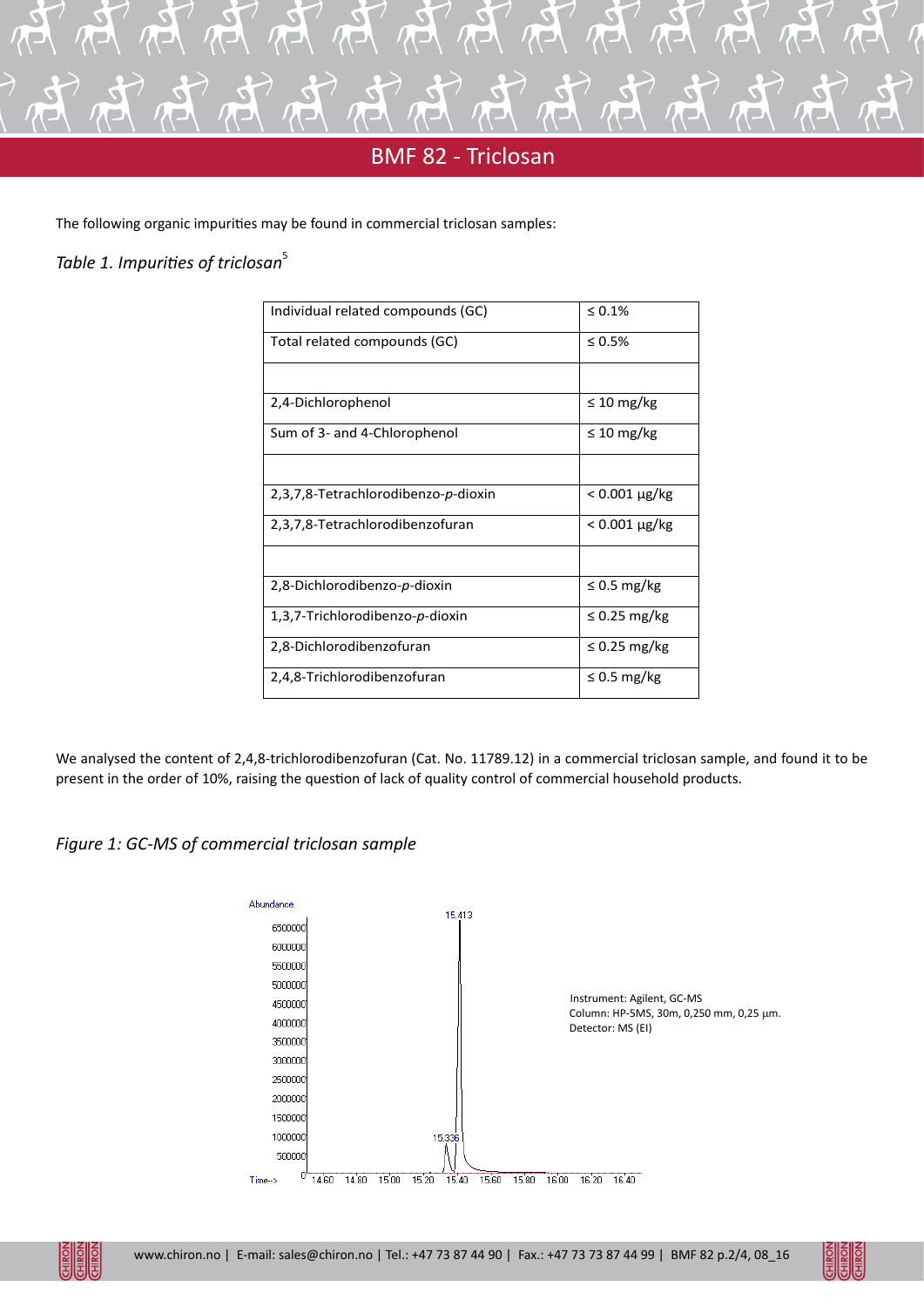

### **BMF 82 - Triclosan**

*Figure 2: Mass spectrum of triclosan (Cat.No 8447.12) Retention time 15.413*







#### **Triclosan and Derivatives:**

| <b>Chiron No.</b>            | <b>Structures</b> | <b>Description</b>                    | <b>Abbreviation</b>                       | <b>CAS number</b>     | Concentration                | Solvent          | <b>Quantity</b> |
|------------------------------|-------------------|---------------------------------------|-------------------------------------------|-----------------------|------------------------------|------------------|-----------------|
| 11802.12-50-NN               |                   | Triclosan                             | 2,4,4'-Trichloro-2'-<br>hydroxydiphenyl   | 3380-34-5             | $50 \mu g/mL$                | n-nonane         | 1 mL            |
| 11802.12-100-IO              |                   | Triclosan                             | 2,4,4'-Trichloro-2'-<br>hydroxydiphenyl   | 3380-34-5             | $100 \mu g/mL$               | isooctane        | 1 mL            |
| 11801.13-50-NN               |                   | Triclosan methyl ether                | Triclosan-Methyl                          | 4640-01-1             | $50 \mu g/mL$                | n-nonane         | 1 mL            |
| <b>Triclosan Impurities:</b> |                   |                                       |                                           |                       |                              |                  |                 |
| 2067.6-K-IP                  |                   | 3-Chlorophenol                        |                                           | 108-43-0              | $1000 \mu g/mL$              | isopropanol 1 mL |                 |
| 2068.6-K-IP                  |                   | 4-Chlorophenol                        |                                           | 106-48-9              | $1000 \,\mathrm{\upmu g/mL}$ | isopropanol 1 mL |                 |
| 2064.6-K-IP                  |                   | 2,4-Dichlorophenol                    |                                           | 120-83-2              | $1000 \mu g/mL$              | isopropanol 1 mL |                 |
| 2038.12-50-NN                |                   | 2,8-Dichlorodibenzofuran              | PCDF <sub>15</sub><br>2,8-DiCDF           | 5409-83-6             | $50 \mu g/mL$                | n-nonane         | 1 mL            |
| 11789.12-50-NN               |                   | 2,4,8-Trichlorodibenzofuran           | PCDF <sub>45</sub><br>$2,4,8$ -TriCDF     | 54589-71-8            | $50 \mu g/mL$                | n-nonane         | 1 mL            |
|                              |                   |                                       |                                           |                       |                              |                  |                 |
| <b>Internal Standards:</b>   |                   |                                       |                                           |                       |                              |                  |                 |
| 11803.12-50-NN               |                   | Triclosan-d3 (2,4-dichlorophenoxy-d3) |                                           | 1020719-98-5 50 µg/mL |                              | n-nonane         | 1 mL            |
| 11804.13-50-NN               |                   | Triclosan methyl ether (methyl-d3)    | Triclosan-Methyl-d3 1020720-00-6 50 μg/mL |                       |                              | n-nonane         | 1 mL            |
| 11808.6-K-IP                 |                   | 4-Chlorophenol-2,3,5,6-d4             |                                           | 285132-91-4           | $1000 \mu g/mL$              | isopropanol 1 mL |                 |
| 2422.6-K-IP                  |                   | 2,4-Dichlorophenol-3,5,6-d3           |                                           | 93951-74-7            | 1000 μg/mL                   | isopropanol 1 mL |                 |